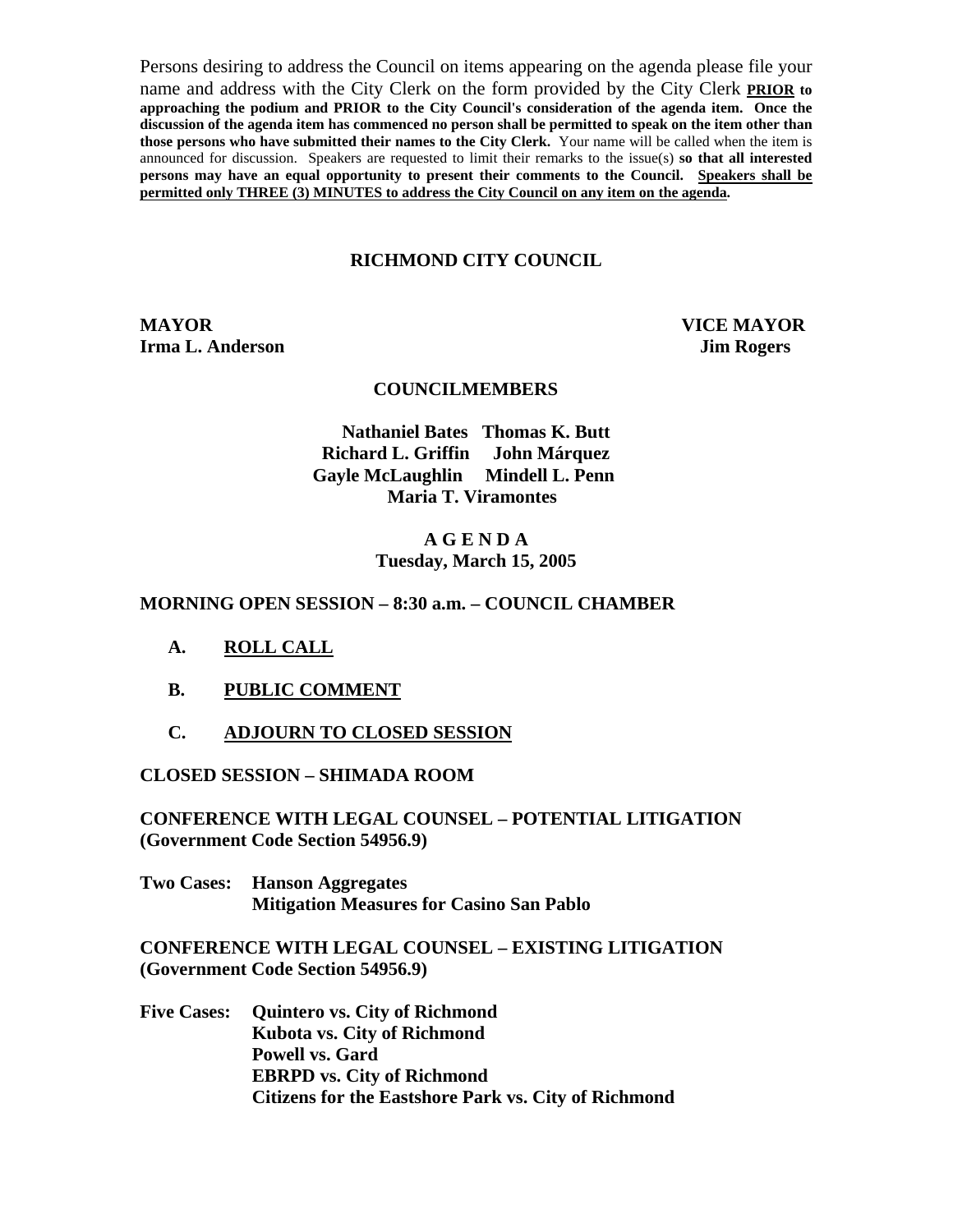### **CONFERENCE WITH REAL PROPERTY NEGOTIATORS (Government Code Section 54956.9)**

**Property: Stevedoring Services of America (SSA) Negotiating Parties: Jim Matzorkis, Everett Jenkins, and Rachel Dragolovich Under Negotiation: Terminal No. 3, Extension of Termination Lease** 

**PUBLIC EMPLOYMENT (Government Code Section 54956.9)** 

**Council-Appointed Employees Councilmember Decorum** 

**EVENING OPEN SESSION - 7:00 p.m. - COUNCIL CHAMBER** 

# **A. ROLL CALL**

# **B. COUNCILMEMBER'S CODE OF CONDUCT**

 **"I solemnly pledge to conduct all City matters fairly, responsibly and impartially; to carry out the business of the City in an orderly and efficient manner; to treat my colleagues, citizens, and City staff with dignity and respect; through debate, discussion, and dialogue instill public confidence and integrity in the process of City government; and to serve the citizens of Richmond to the best of my ability."** 

### **C. APPROVAL OF MINUTES**

**C-1.** The Morning Open Session held at 9:00 a.m. on March 8, 2005, and the Regular Evening Open Session held on March 8, 2005.

#### **D. STATEMENT OF CONFLICT OF INTEREST**

# **E. AGENDA REVIEW**

# **F. REPORT FROM CITY ATTORNEY OF FINAL DECISIONS MADE AND NON-CONFIDENTIAL DISCUSSIONS HELD DURING EXECUTIVE SESSION.**

#### **G. PRESENTATIONS, PROCLAMATIONS, AND COMMENDATIONS**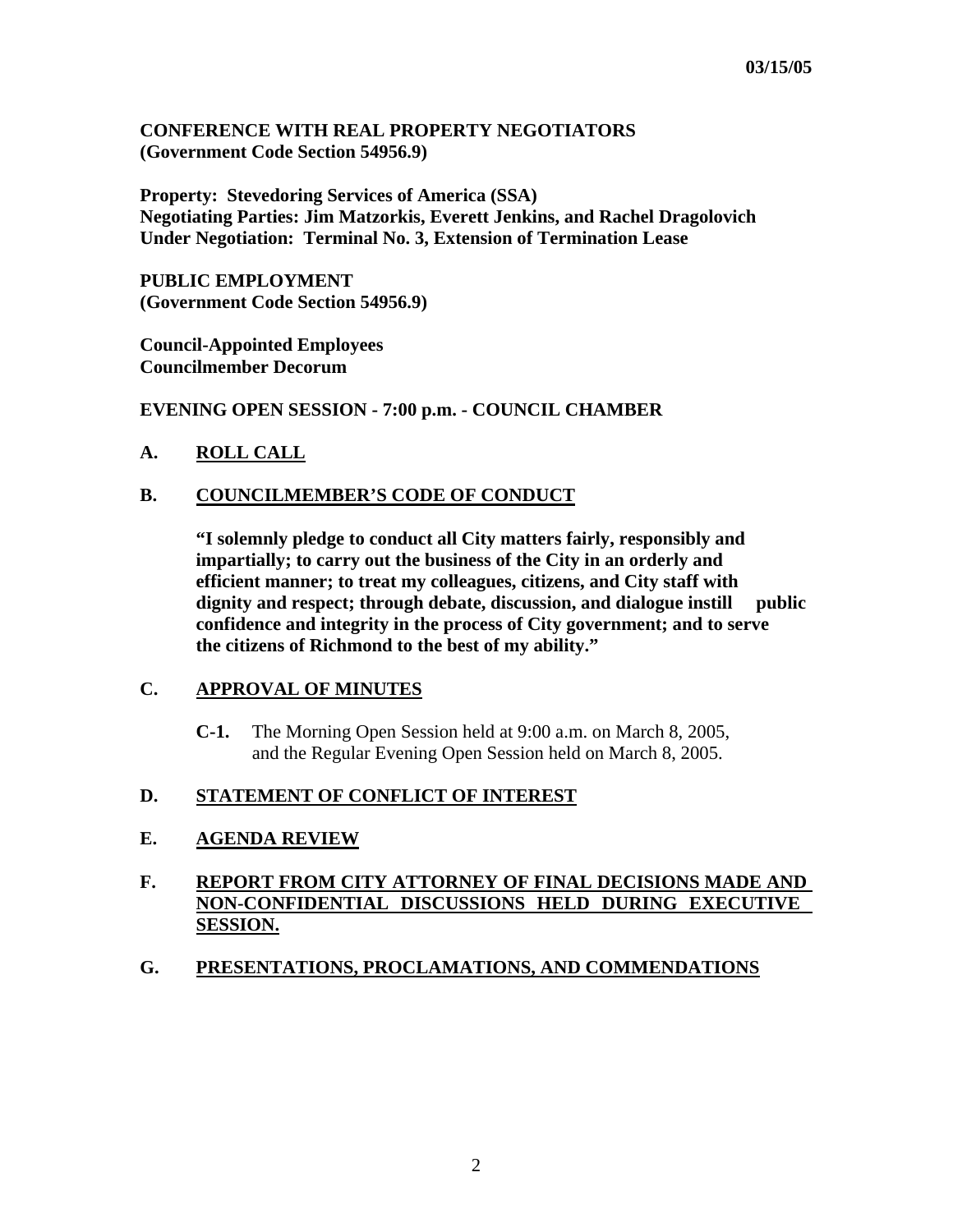### **H. REPORTS OF STANDING COMMITTEES AND MAYOR**

- **H-1.** Reports from the Standing Committees:
	- **a.** Public Safety and Public Services Standing Committee.
	- **b.** Finance, Administrative Services, and Economic Development Standing Committee.
	- **c.** Rules and Procedures Standing Committee.
	- **d.** Report from the Mayor.

### **I. CONSENT CALENDAR**

 **Consent Calendar items are considered routine and will be enacted, approved or adopted by one motion unless a request for removal for discussion or explanation is received from the audience or the Council.** 

- **I-1.** APPROVE an agreement with the Oldani Group for the recruitment of Police Chief. Contract period is from March 16, 2005, through June 30, 2005. Total amount of agreement will not exceed \$28,900 – Human Resources (Juan Phelps 620-6607).
- **I-2. APPROVE** an agreement with Ralph Anderson and Associates for recruitment of Budget and Financial Services Agency Director and Deputy Budget and Financial Services Agency Director. Contract period is from March 16, 2005, through September 20, 2005. Total amount of agreement will not exceed \$49,500 **–** Human Resources (Andrew Russo 620-6608).
- **I-3. RESOLUTION** amending Resolution No. 90-94 to adjust appropriations of the 2004-2005 WIA and Grant Programs for Project HIRE to provide employment and training services for residents in the Iron Triangle, Santa Fe, Coronado, Cortez, and Woods Neighborhoods. This amendment will add \$50,000 to Employment and Trainings 2004-2005 adopted budget – Employment and Training. **Staff Recommendation: Approve amendment** - (Sal Vaca 307-8006).
- **I-4. RESOLUTION** amending Resolution No. 90-94 to adjust appropriations of the 2004-2005 WIA and Grant Programs to support Youth Build-related activities for construction skills training, referrals to local unions, and job placement in construction. This amendment will add \$100,000 to Employment and Trainings 2004-2005 HOPE VI Budget – Employment and Training. **Staff Recommendation: Approve amendment** – (Sal Vaca 307-8006).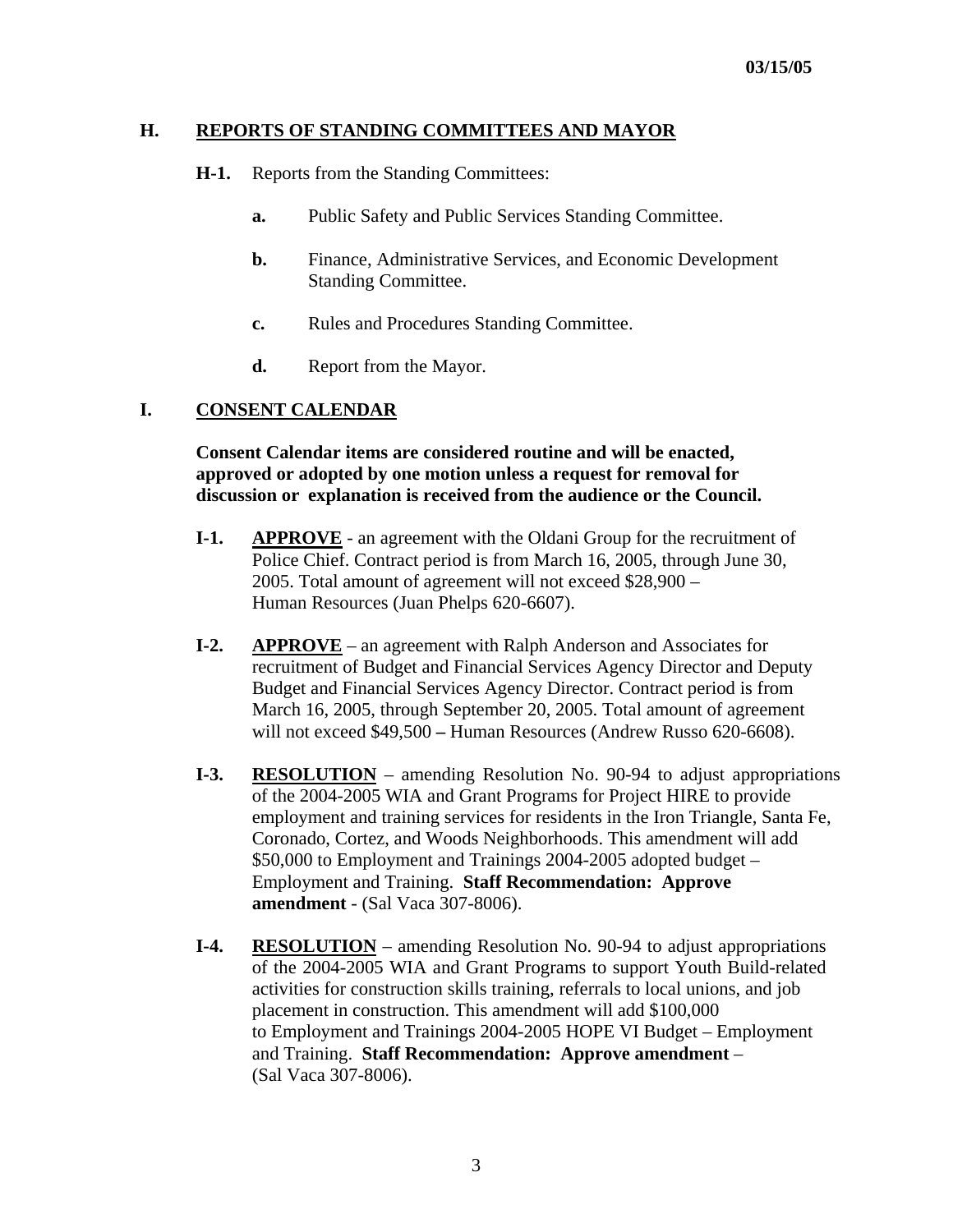- **I-5. ORDINANCE** establishing wages, salaries, and compensation for the classification of **Systems Administrator,** in the Police Department, and amending Management (RMEA) Employees Ordinance No. 40-01 N.S. – **Second Reading** – Human Resources (Juan Phelps 620-6607).
- **I-6.** ORDINANCE establishing and implementing penalties for boom boxes – **Second Reading -** City Attorney (Everett Jenkins 620-6509).

### **J. OPEN FORUM FOR PUBLIC COMMENT**

Anyone wishing to address the City Council must submit a request to the City Clerk prior to commencement of the item. **Each speaker will be limited to a Maximum of Two (2) Minutes. The Maximum Number of Requests will be limited to fifteen (15), and the total amount of time for Open Forum will be Thirty (30) Minutes. SPEAKERS MUST SPEAK ON ITEMS THAT ARE NOT ON THE AGENDA.** 

### **K. PUBLIC HEARINGS**

### **L. AGREEMENTS**

**L-1.** APPROVE – amending a contract with Trisha Aljoe to provide legal services. This amendment will increase the contract amount by \$50,000 for a total contract amount of \$100,000 – City Attorney (Everett Jenkins 620-6509).

# **M. RESOLUTIONS**

 **M-1. ADOPT** – supporting a defined-benefit retirement method for CalPERS and CALSTRS and opposing the proposed defined-contribution method, as well as urging the cities of Contra Costa County to support identical resolutions to send a unified message to Sacramento – Mayor Anderson (620-6503).

#### **N. ORDINANCES**

# **O. COUNCIL AS A WHOLE**

- **O-1.** Consider recommendation for the following appointments to the **Arts and Culture Commission:** Thomas Pope, Donald Tanzier, and Suzanne Kimiko Onodera, terms expiring January 30, 2006.
- **O-2.** Discussion regarding a casino subcommittee Vice Mayor Rogers (620-6581).